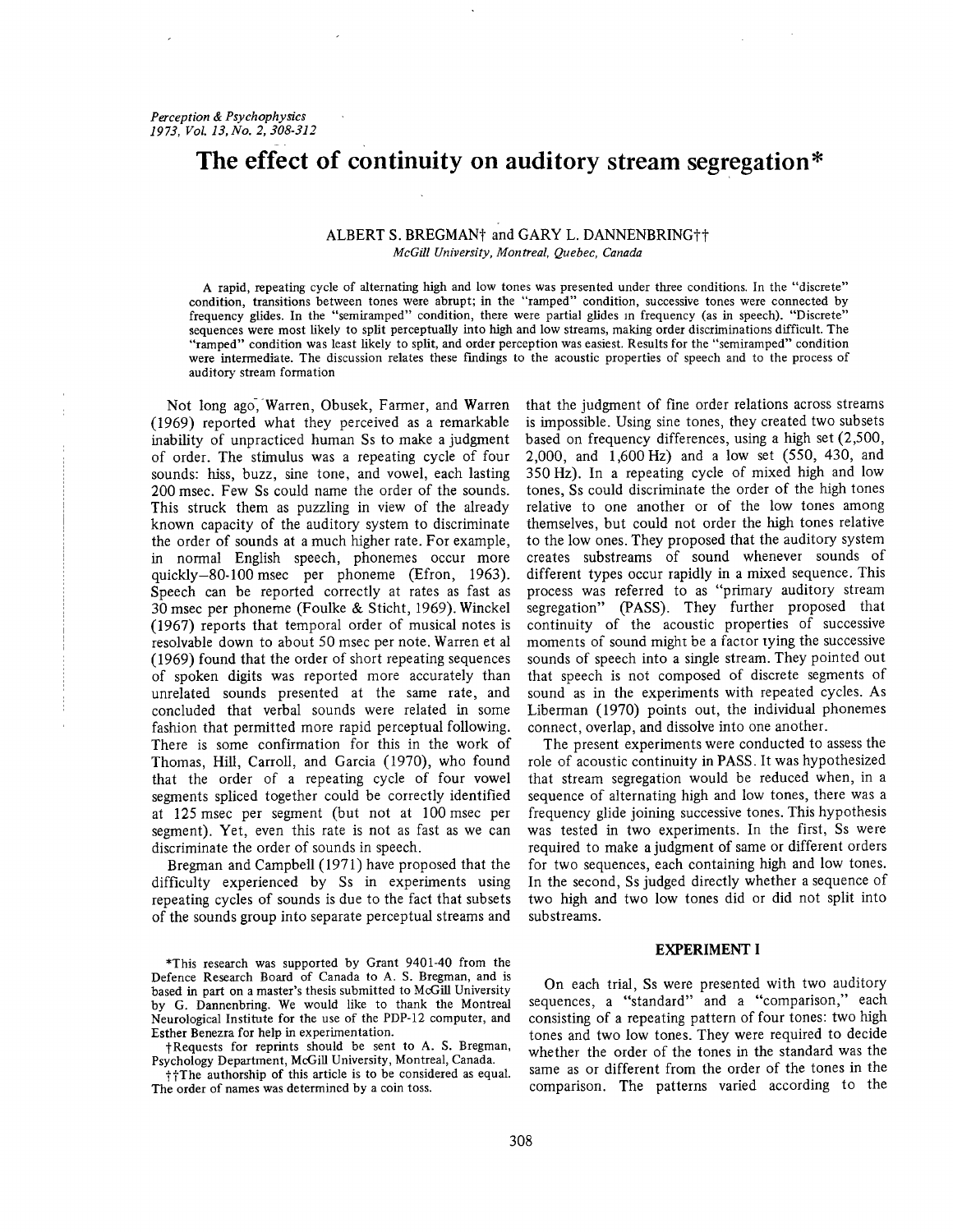

Fig. 1. Examples of the transitions between  $H_1$  (2,000 Hz) and  $\overline{L}$ , (614 Hz), showing the three types of ramping conditions. (The width of the tones illustrates amplitude, with a narrowing of the width indicating a drop in amplitude. The total duration of the transition between the steady-state tones is 40 msee.)

duration of the tones and the type of transition between the tones. It was expected that when the tones were discrete, with spaces between them, and presented at a rapid rate of speed, Ss would be unable to follow the pattern; i.e., the auditory stream would perceptually split, with the high tones being heard as a pattern separate from the low tones. When the tones were connected by a gliding, continuous frequency change, it was expected that Ss would be able to follow a rapidly presented pattern better than when the tones were separate and discrete. Performance in a third condition, in which the frequency glided part of the way between the tones, was expected to fall somewhere between the other two conditions. It was thought that Ss would perform well in all conditions when the tones were presented at a slow rate of speed; thus, an interaction was expected between rate of presentation and the type of transition between the tones.

#### **Method**

#### *Apparatus*

Stunulus materials were generated by means of a PDP-12 computer (Digital Equipment Corp.) operating a Wavetek (Model 136 VCG/VCA) signal generator, which produced the sine tones used in the experiment. Four parameters were used to specify tones for the computer: frequency, amplitude, transition (or ramp) time, and steady-state time. The tones were adjusted to a subjective equal loudness by E. Sequences were specified as a series of tones, which the computer repeated until instructed to stop. Tonal sequences were recorded with a Sony (TC-200) tape recorder, with noise above 2,000 Hz and below 400 Hz being filtered out with a Krohn-Hite (Model 310-C) bandpass filter. These sequences were then presented to Ss in a small room by means of the Sony tape-recorder loudspeakers (75-85 dB at the S's ears).

#### *Auditory Sequences and Design*

Two auditory sequences, a "standard" and a "comparison" were presented twice each on each trial as follows: standard, comparison, standard, comparison. Each was a 5-sec repeating cycle of two high (H) and two low (L) tones, e.g.,  $H_1 L_1 H_2 L_2$  $H_1$ ,  $L_1$ ,  $H_2$ ,  $L_2$ ... (5 sec). The tones of each pattern always alternated between high and low. Since the pattern within each sequence was repetitive, there were only two possible cyclic orders in which the tones could be presented: Order 1, H. L.  $H_2$  L<sub>2</sub>, and Order 2, H<sub>1</sub> L<sub>2</sub> H<sub>2</sub> L<sub>1</sub>. All of the patterns consisted of the same four "steady-state" tones: two high tones (2,000 and 1,600Hz) and two low ones (614 and 400Hz). Their frequencies were selected so that the separation between H, and  $H_2$  and between  $L_1$  and  $L_2$  was 200 mels (Pedersen, 1965). In one half of the trials, the tones of the comparison sequence were presented in the same order as the standard; in the other half of the trials, they were presented in the opposite order.

If the auditory sequences segregated into two streams based on frequency, both the standard and comparison sequences would sound the same, with one stream heard as the repeating pattern  $H_1 - H_2$  and the other as the repeating pattern  $L_1 - L_2 -$ , despite the actual order of the tones. Hence, auditory stream segregation would perceptually destroy the actual difference between Order 1 and Order 2, resulting in an inability 9n the part of S to discriminate between the two.

The patterns varied according to two conditions: ramping condition, in which the transition between the tones was varied, and steady-state time, in which the length of the tones was varied. Three different ramping conditions were used, and these are shown in Fig. 1. In the following descriptions, all ramped changes in frequency or amplitude are linear. In the *ramped* condition, both frequency and amplitude changed from one tone to the next over the 40-msec break between the steady-state time of the tones. In the *semiramped* condition, at the end of the steady-state part of a tone, there was a 10-msec 45-dB fall in amplitude, along with a change of frequency part of the way toward the next tone; for the following tone (after a 20-msec "silence"), the first 10 msec consisted of a resumption of the final part of the glide transition, together with a 45-dB rise in amplitude. There was a 20-msec space between the tones, which was attenuated 45 dB and subjectively silent because of tape and background noise. In the *discrete* condition, there was a 10-msec change in *amplitude only* at the beginning and end of a tone, with a 20-msec silence between the tones. There were three different steady-state times of the tones used in this experiment: 100, 150, and 225 msec.

Thirty-six different tests were constructed. Each appeared twice in a total series of 72 trials. The 36 were generated as follows: Nine classes of tests were generated by factorial combinations of three ramping conditions and three steady-state times. The standard and the comparison sequence on any test were always the same with respect to these two variables. Two other variables were added factorially: two levels of similarity of standard and comparison (same or different) and two orders for the standard (Order 1 or 2). The tests were blocked into four sets of 18 trials by a combination of randomization and counterbalancing. All S<sub>5</sub> then received all 72 tests in the same order, with a short break following Trial 36.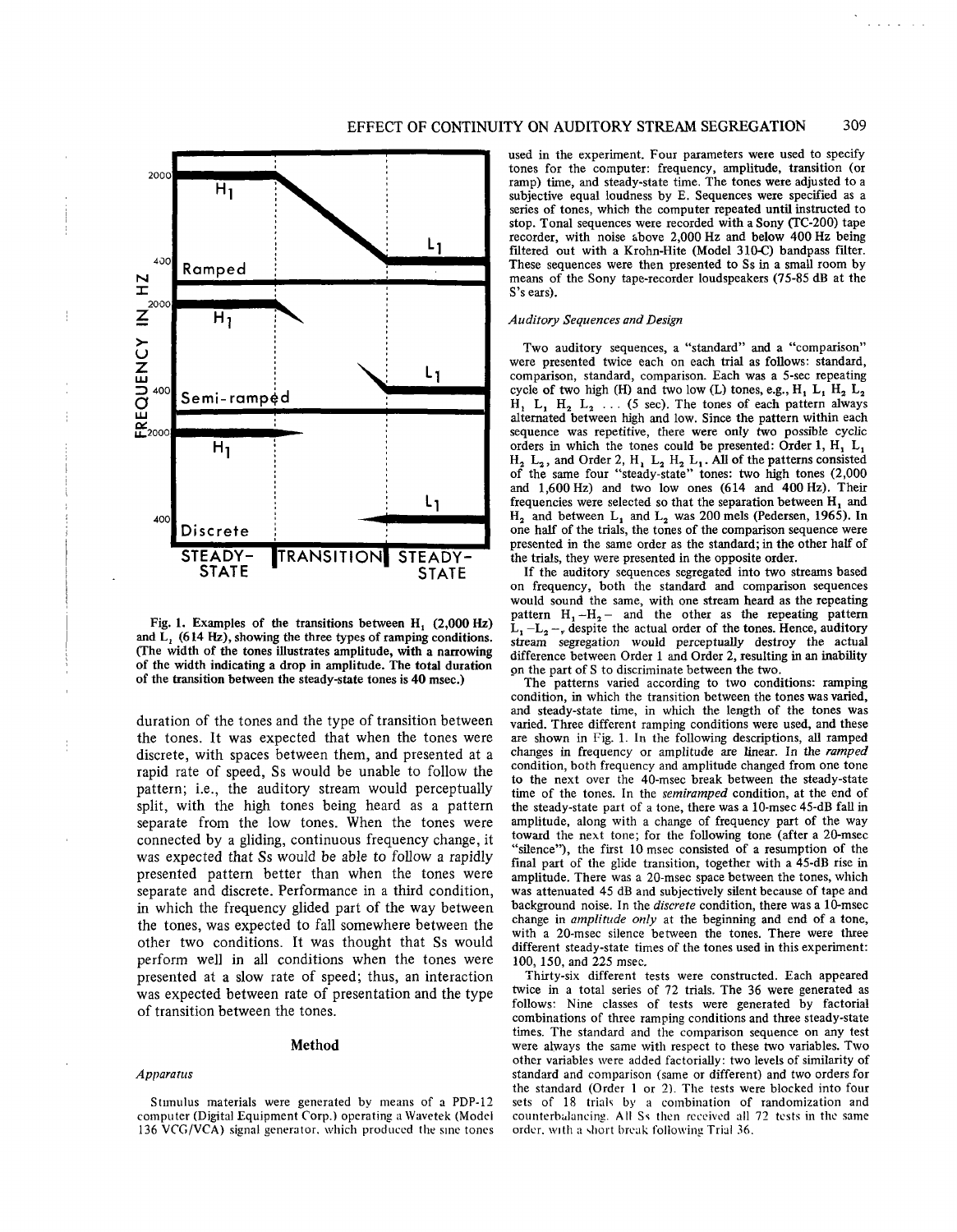## **310 BREGMAN AND DANNENBRING**

**All** Ss were instructed to indicate on a response sheet whether the order of the tones in the comparison sequence sounded the same as or different from the order of the tones in the standard sequence. They were also asked to indicate, by putting a mark on a 100-mm line with the extremes labeled "not at all confident" and "very confident," how confident they were **that** they had made the correct response.

#### *Pretest*

Ss also took a pretest prior to the actual experiment to eliminate those Ss who had extreme difficulty in determining **the** order of pairs of tones. Each trial of the pretest consisted of four presentations of pairs of tones, with 110 msec between the pairs. Each trial was presented in the same manner as the experimental trials, with the first sequence being the standard, the second the comparison, and the two then presented again. Ss had to decide whether the order of the tones in the comparison sequence **was** the same as or different from the standard.

Each tone in the pretest lasted 25 msec. The transitions between **the tones** were constructed in the same manner as **the** discrete condition of the experiment, with a 10-msec drop in amplitude only at the end of each tone, a 10-msec rise in amplitude at the beginning of a tone, and a 20-msec silence between the two tones of a pair. There were eight trials in the pretest. The frequencies of the tone pairs used, in the order presented, were (in hertz): 2,760-1,525, 3,400-1,860, 373-200, 200-455, 1,525-3,400, 2,760-1,860, 246-373, and 3,400-1,860. In Trials 1, 4, 5, and 8, the tones were presented in the same order in the comparison pattern as in the standard; for the remaining trials, they were presented in reverse order. Those persons who failed to meet a criterion of six out of eight correct in the pretest were not used as Ss in the experiment.

#### *Subfects*

The Ss were 36 graduate and undergraduate students at McGill University who were naive as to the purposes of the experiment. Sixteen Ss who failed to meet the criterion of two errors or less in the pretest were eliminated from the experiment.

#### **Results**

The confidence rating given for each trial by Ss was treated as a measure of similarity when S checked the "same" box and as a measure of difference when he checked the "different" box. These two scales were then treated as a single, continuous scale, the two scales being placed end to end with "not at all confident" being the midpoint. Thus, this continuous scale ranged from "very confident different," through "not at all confident" (indicating that S made a guess between "same" and "different"), to "very confident same." The raw measure for each trial was the distance along this scale in millimeters. This was the "rated similarity" (RS), which thus took a value of 0 for "very confident different," 100 for "not at all confident," and 200 for "very confident same," with points in between depending upon the confidence rating for that trial. A dependent variable, D, developed by Bregman and Campbell (1971) for scoring responses of this type, was calculated for each condition on each S. This is a nonmetric measure of the degree to which Ss could discriminate "same" from "different" stimulus pairs. To obtain D, the RS for both the physically same and physically different trials within



**Fig. 2. The effect of ramping condition at each steady-state** time for Experiment I. Brackets indicate  $\pm 1$  standard error of the **mean.**

a cell were ranked together. These rankings were then used in the following equation:  $D = [2(M_d - M_s)]/N$ , where  $M_d$  = the mean of the ranks of the RS for the physically different trials,  $M_s$  = the mean of the ranks of the RS for the physically same pairs, and  $N =$  the total number of judgments being ranked (eight in this case).

If all the ranks of the physically same trials are above (i.e., numerically smaller than) the ranks of the physically different trials, the D value would be 1.00, indicating no overlap of the distributions of'physically same and physically different ranks, and thus perfect discrimination between the two. D equals zero when the judgments are random, indicating a lack of discrimination between physically same and physically different. A D value of  $-1.00$  indicates systematic incorrect judgments for that cell on the part of S. Any response bias that does not affect the ordering of the judgments along the 200-mm scale, such as an overall shift in judgment towards "same" or a change in the variance of ratings, is eliminated by this procedure.

**The** mean D values, with the standard error of the mean for each cell, are shown graphically in Fig. 2. These results show that overall performance in the ramped and semiramped conditions was superior to that of the discrete condition at each steady-state time. Performance also improved in each condition as the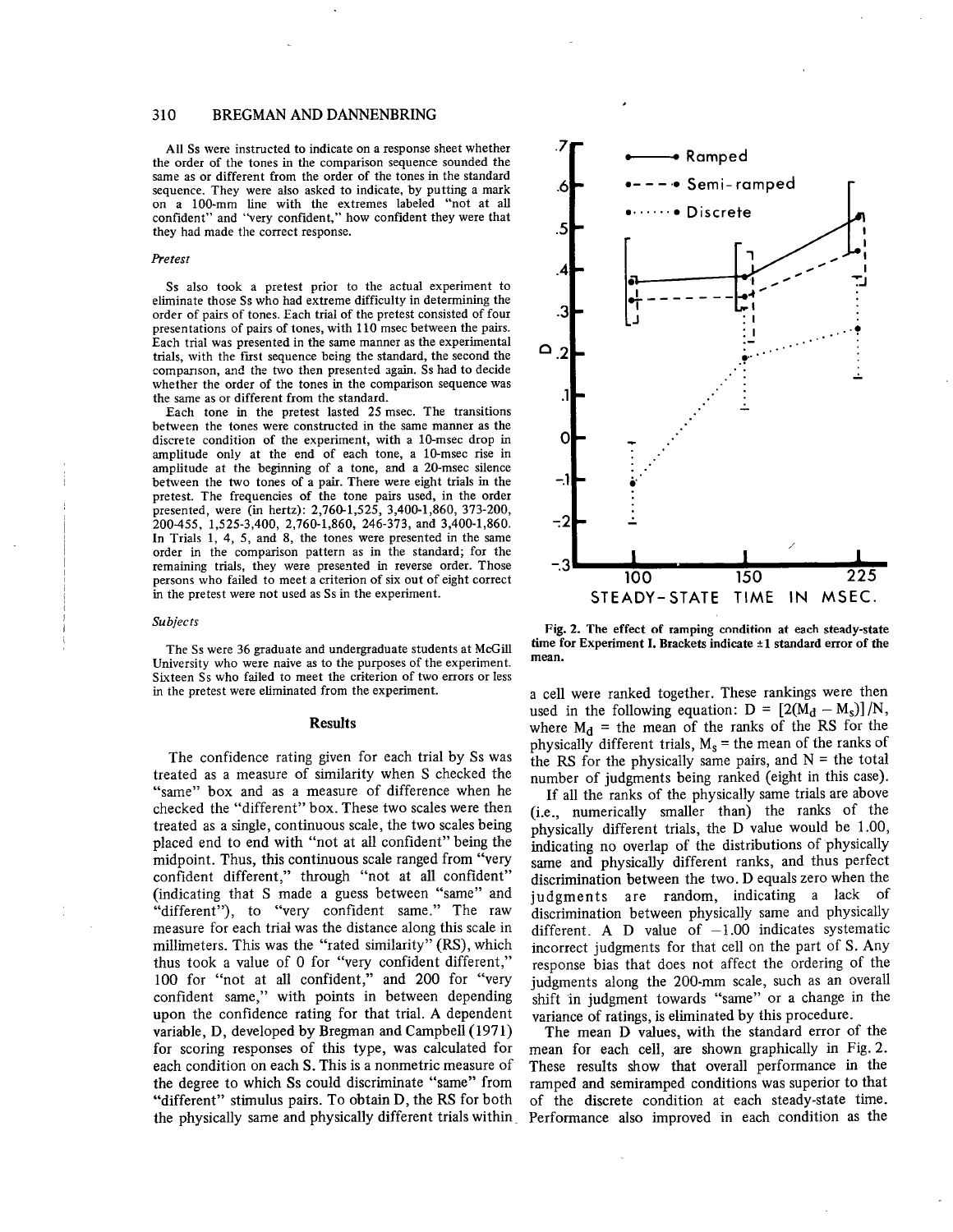

**Fig. 3. The effect of ramping condition** at each **steady-state** time **for Experiment IL The** Y axis **corresponds to the position** in millimeters **of the** marks on the **response sheet. Brackets** indicate  $\pm 1$  standard error of the mean.

length of the tones increased. An analysis of variance revealed a significant difference between ramping conditions,  $F(2,38) = 14.47$ ,  $p > .001$ , and between steady-state times,  $F(2,38) = 4.45$ ,  $p < .025$ . There was no significant interaction between the two.

## EXPERIMENT II

Although Experiment I confirmed the prediction that Ss would experience greater difficulty in determining the order of tones in the discrete condition as compared to the ramped and semiramped conditions, it did not show directly that this difficulty was due to auditory stream segregation. For this reason, a parallel Experiment II was conducted in which Ss were asked to directly judge auditory stream segregation. It was expected that the auditory stream would show a greater tendency to split into two streams in the discrete condition as compared to the ramped condition, with the semiramped condition falling between the two. It was also expected that the auditory stream would seem to be split to a greater degree for all three conditions at faster rates of presentation.

## **Method**

### *Subjects*

The Ss were 15 naive students at McGill University, who were paid for their services.

# *Apparatus and Procedure*

The apparatus and stimuli were identical to those used in Experiment I. There were, however, several changes in the procedure. The pretest was eliminated, since ability to make order judgments was not relevant to this task. Ss were asked to listen to the stimuli and to decide, for each trial, whether the sequence sounded like one or two auditory streams. This decision was indicated by placing a mark along a 100-mm continuum with the extremes labeled "definitely one stream" and "def'mitely two streams." The mark was to indicate the degree to which the sequence sounded like one or two streams.

#### **Results**

Raw scores were obtained by measuring in millimeters the position of the marks made by the Ss on the response sheets. Means of these raw scores are shown graphically in Fig. 3.

An analysis of variance performed on the data showed a highly significant difference between ramping conditions,  $F(2,28) = 30.76$ ,  $p < .001$ , between steady-state times,  $F(2,28) = 14.48$ ,  $p < .001$ , and for the interaction between the two,  $F(4,56) = 9.99$ ,  $p < .001$ . These results indicate that the discrete stimulus sequences sounded like two streams to a much greater degree than the ramped condition did, with the semiramped condition falling between the two. In addition, there was a tendency for the auditory streams to sound more like one stream as the steady-state time increased.

## **DISCUSSION**

The first conclusion one can draw from these results is that continuity between tones presented at a rapid rate causes an increased ability to follow the pattern, as was demonstrated in Experiment I. Data from the semiramped condition in Experiment I indicate that this condition was functionally quite similar to the ramped condition. This demonstrates that 'complete continuity between the tones is not required to reduce primary auditory stream segregation (PASS); rather, it seems that a ramped frequency change "pointing" toward the next tone, allows S to follow the pattern more easily.

The notion that the difficulty experienced by Ss in the discrete condition of Experiment I is due to PASS is supported by Experiment II. The auditory stream tended to be most segregated (i.e., sound like two streams rather than one) in the discrete condition, where Ss had experienced difficulty in making order judgments. It was least segregated in the ramping condition, and here Ss had been best able to make order